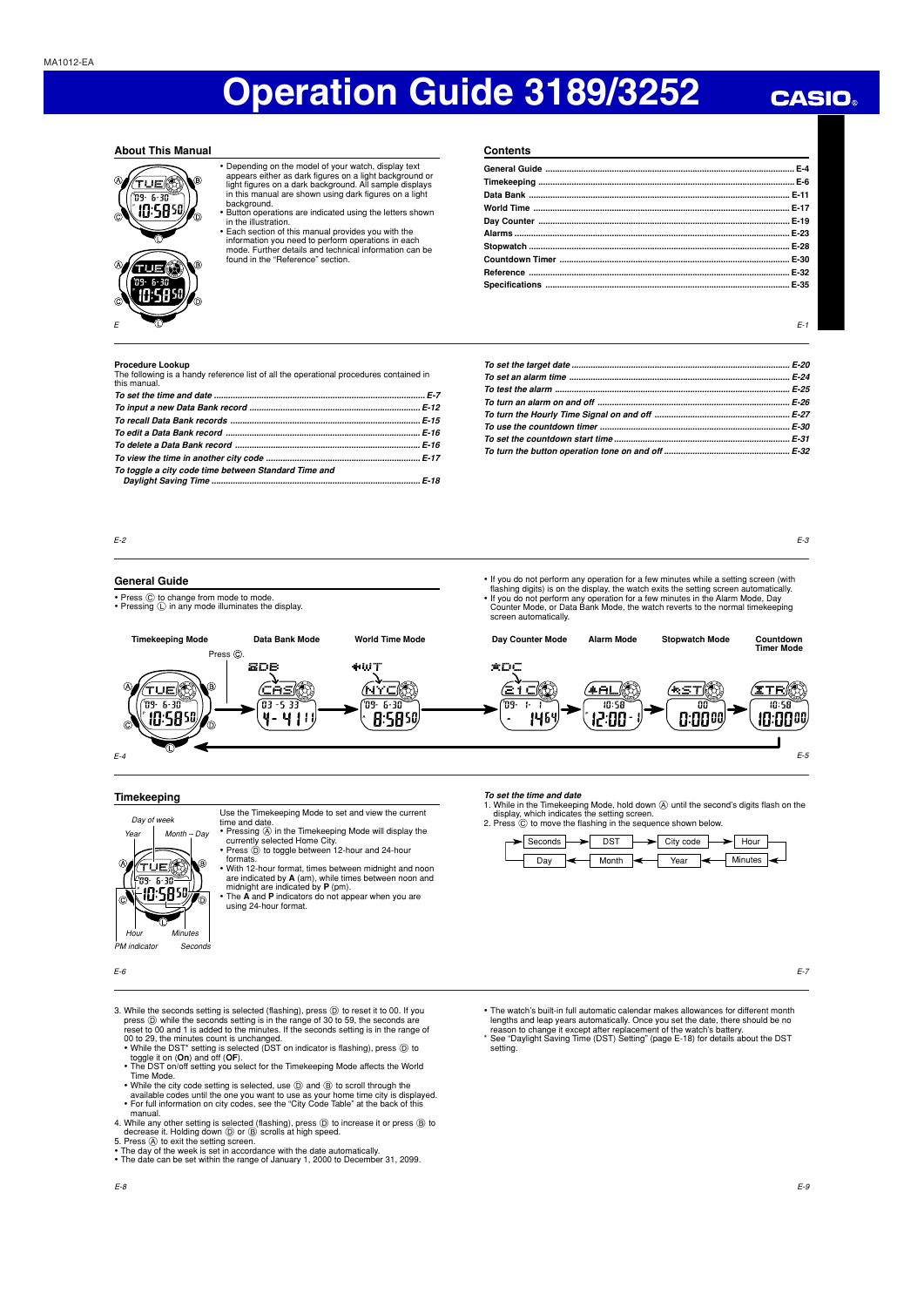# **CASIO**

#### **Backlight Precautions**

The backlight uses an EL (electro-luminescent) panel that causes the entire display to<br>glow for easy reading in the dark.<br>In any mode, press ① to illuminate the display for about two seconds.<br>• The electro-luminescent pane

- use.
- The illumination provided by the backlight may be hard to see when viewed under
- direct sunlight. The watch may emit an audible sound whenever the display is illuminated. This is due to vibration of the EL panel used for illumination, and does not indicate
- malfunction. The backlight turns off automatically whenever an alarm sounds. Frequent use of the backlight shortens the battery life.
- 





The Data Bank Mode lets you store up to 25 records, each with a name (up to teight<br>characters) and a phone number (up to 12 digits). Entering the Data Bank Mode displays<br>a screen that shows the mode name (DB) and remainin

E-11

- To *input a new Data Bank record*<br>1. In the Data Bank Mode, use ⓒ (+) and ⑧ (-) to scroll through the Data Bank<br>1. Indid down ④ until a cursor appears on the name area.<br>2. Hold down ④ until a cursor appears on the name ar
- Characters scroll in the sequence shown below.

Press (D)

| $\cdots$                                                                                               |  |
|--------------------------------------------------------------------------------------------------------|--|
|                                                                                                        |  |
|                                                                                                        |  |
| $\sum$ (Space) $\rightarrow$ A to Z $\rightarrow$ 0 to 9 $\rightarrow$ (Period) $\rightarrow$ (Hyphen) |  |
|                                                                                                        |  |
|                                                                                                        |  |

Press (R)

• Holding down  $\textcircled{D}$  or  $\textcircled{B}$  scrolls at high speed.

E-12

E-10

7. Use  $\circled{D}$  and  $\circled{B}$  to scroll through characters (hyphen, numbers, space) at the current cursor position on the number area. Characters scroll in the sequence shown below.



- 
- Holding down  $\textcircled{\tiny{0}}$  or  $\textcircled{\tiny{8}}$  scrolls characters at high speed.<br>8. When the character you want is at the cursor position, press  $\textcircled{\tiny{0}}$  to move the cursor<br>to the right.
- 
- 9. Repeat steps 7 and 8 to input the rest of the numbers you want. You can input up to 12 digits for the number.
- 

#### E-14

- 
- 
- 
- To edit a Data Bank record<br>
1. In the Data Bank records<br>
2. Hold down  $\circledA$  until the cursor appears in the display.<br>
2. Hold down  $\circledA$  until the cursor appears in the display.<br>
3. Use  $\circledcirc$  to move the cursor to the
- 

- **To delete a Data Bank record** 1. In the Data Bank Mode, scroll through the records and display the one you want to
- delete.<br>
2. Hold down  $\textcircled{a}$  until the cursor appears in the display.<br>
3. Press  $\textcircled{b}$  and  $\textcircled{b}$  at the same time. The message "**CLR**" appears in the display,<br>
indicating that the record was deleted.<br>
 After th
- 
- E-16

## **Daylight Saving Time (DST) Setting**

Daylight Saving Time (summer time) advances the time setting by one hour from Standard Time. Remember that not all countries or even local areas use Daylight Saving Time.

**To toggle a city code time between Standard Time and Daylight Saving Time** 1. In the World Time Mode, use  $\circledcirc$  and  $\circledcirc$  to display the city code (time zone) whose Standard Time/Daylight



- Saving Time setting you want to change.<br>2. Hold down *(*A for about one second to toggle between<br>Daylight Saving Time (**DST** indicator displayed).<br>Standard Time (**DST** indicator not displayed).
- 

E-18 • The DST indicator will appear on the display whenever you display a city code for<br>which Daylight Saving Time is turned on.<br>• Note that the DST/Standard Time setting affects only the currently displayed city<br>• code. Other 4. When the character you want is at the current cursor position, press  $\copyright$  to move the cursor to the right.

|            | Press (C). |           |             |
|------------|------------|-----------|-------------|
| 1st diait  |            | 8th diait | Name area   |
| 12th diait |            | 1st digit | Number area |

- 5. Repeat the steps 3 and 4 to input the rest of the characters. • You can input up to eight characters for the name, though only three characters
- 
- are visible at a time.<br>
If the name you input has fewer than eight characters, use  $\odot$  to move the curso<br>
to the eighth space (which means you would press  $\odot$  three times after inputting<br>
a five-character name).<br>
6. A

E-13

- 10. After inputting the name and number of the record, press @ to store it and exit the setting screen.
- The display can show only three name characters at a time. Longer names scrolls<br>continuously from right to left. The symbol "  $\Psi$  " indicates that the character to the<br>left is the last, and the character to the right is

- To recall Data Bank records<br>In the Data Bank Mode, use **(D)** (+) and (B) (-) to scroll through Data Bank records on the display. • Holding down B or D scrolls at high speed.
- 



## **World Time**

 $\frac{1}{\text{div}\mathbf{U}}$  City code Mode indicator



World Time shows the current time in 30 cities (29 time zones) around the world.<br>• All of the operations in this section are performed in the<br>World Time Mode, which you enter by pressing ©<br>(page E-4).

- To view the time in another city code<br>In the World Time Mode, press (b) to scroll through city<br>codes (time zones) to the east or (b) to scroll to the west.<br>For full information about city codes, see the "City Code<br>Table"
- and make the necessary changes.

E-17

### **Day Counter**



Numbers of days

The Day Counter Mode lets you count the number of days from the Timekeeping Mode's current date to a specific

target date.<br>This watch has five day counters. You can assign text<br>This watch has five day counters. Wherever the date specified by any one of the<br>day counters. Whenever the date specified by any one of the<br>day counters ma

screen of the particular day counter whose date matches<br>the date of the Timekeeping Mode.<br>• The day counter on the display when you exit the Day<br>Counter Mode appears first the next time you enter the<br>Day Counter Mode.

וד Current time in the zone

of the selected city code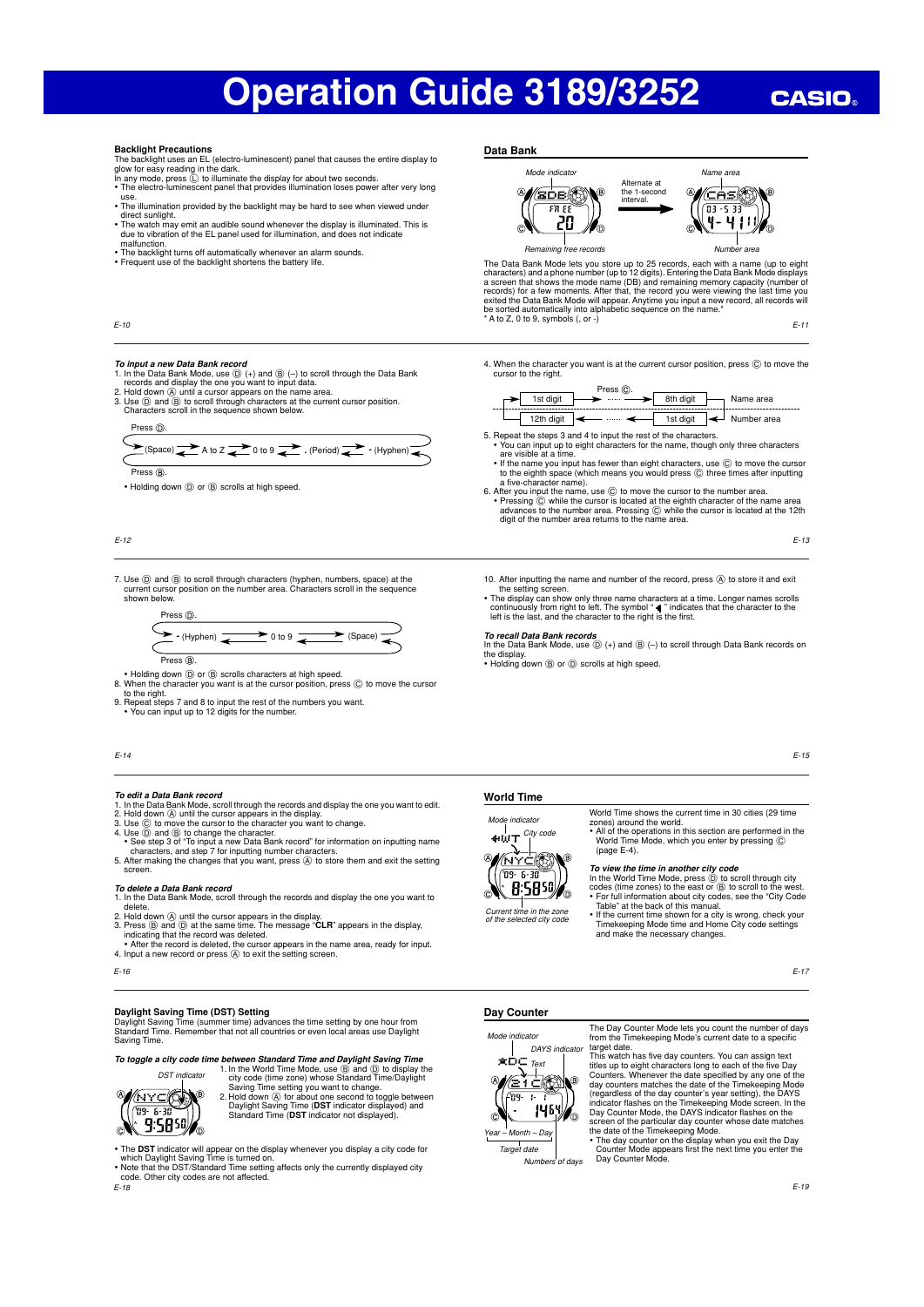# **CASIO**

## **Recalling Day Counter Data**

In the Day Counter Mode, use  $(\mathbb{D})$  (+) and  $(\mathbb{B})$  (-) to scroll through the day counters. **To set the target date** 



1. In the Day Counter Mode, use  $(D +$ ) and  $(B)$   $(-)$  to display the day counter you want to set. 2. Hold down A until the flashing cursor appears in the text area. This indicates the input screen. 3. Press C to move the flashing in the sequence shown below.



E-20

- 
- 6. After you make the settings you want, press  $\hat{\omega}$  to exit the input screen.<br>• The date can be set within the range of January 1, 1950 to December 31, 2049.<br>• The text area display can show only three characters at a t



**Alarms**

Press  $\circledR$ 

 $Press (R)$ 

You can set five independent Daily Alarms. When an alarm is turned on, the alarm tone sounds when the alarm time is reached. You can turn on an Hourly Time Signal that causes the

4. While the cursor is in the text area, use  $\textcircled{1}$  and  $\textcircled{B}$  to scroll through characters the current cursor position. Characters scroll in the sequence shown below. Holding<br>down  $(\widehat{D})$  or  $(\widehat{B})$  scrolls at high speed.

**E** (Space) **A** to Z **a** 0 to 9

5. While the cursor is in the date area, press  $\circledcirc$  and  $\circledcirc$  to scroll through digits at the current cursor position. Holding down  $\circledcirc$  or  $\circledcirc$  scrolls at high speed.<br>• Press  $\circledcirc$  and  $\circledcirc$  at the same time, an target date. You then can make any changes in the date you want.

> watch to beep twice every hour on the hour. • There are six screens in the Alarm Mode. Five are for daily alarms (indicated by numbers from  $\text{-}$  through  $\text{-}$   $\text{5}$ ), and one is for the Hourly Time Signal (indicated by

ALC: UU M C All of the operations in this section are performed in the<br>Alarm Mode, which you enter by pressing © (page<br>Hour: Minutes)<br>Alarm Mode, which you enter by pressing © (page

E-23

E-25

E-27

 $\circledR$ 

E-21

E-22

**To set an alarm time** 1. In the Alarm Mode, use D to scroll through the alarm screens until the one whose time you want to set is displayed.

| $\rightarrow$ Alarm 1 | $\blacktriangleright$ Alarm 2 $\blacktriangleright$ Alarm 3 |  | Alarm 4 |  |
|-----------------------|-------------------------------------------------------------|--|---------|--|
|                       | :00 (Hourly Time Signal)                                    |  | Alarm 5 |  |

• To set a one-time alarm, display one of the screens indicated by an alarm number<br>from - t through - <u>5</u>.<br>2. After you select an alarm, hold down ④ until the hour setting of the alarm time

starts to flash, which indicates the setting screen. • This operation turns on the alarm automatically. 3. Press C to move the flashing between the hour and minute settings.

### E-24

### **To turn an alarm on and off** Alarm on indicator

- 1. In the Alarm Mode, use  $\circledcirc$  to select an alarm.<br>2. Press  $\circledcirc$  to toggle it on (the alarm on indicator not<br>displayed) and off (the alarm on indicator not
- ட்சபட்  $10^{\circ}$ 12:00
- displayed). • Turning on a daily alarm (- 1 through - 5) displays the alarm on indicator on its Alarm Mode screen. • In all modes, the alarm on indicator is shown for any
- alarm that is currently turned on.



To turn the Hourly Time Signal on and off<br>  $\frac{1}{2}$  In the Alarm Mode, use  $\overline{\mathbb{Q}}$  to select the Hourly time<br>  $\frac{1}{2}$  Signal ( $\overline{\mathbb{Q}}$ ).<br>
Signal ( $\overline{\mathbb{Q}}$ ) to toggle it on (the hourly time signal on<br>
indicato

• The Hourly Time Signal on indicator is shown on the display in all modes while the Hourly Time Signal is

turned on.

**Stop Re-start** Stop Clea

 $(D)$ 

E-26

E-28

## **Stopwatch**

 Mode indicator  $T$ (S 0.0000 Hours : Minutes  $S$  $1/100c$ 

The stopwatch lets you measure elapsed time, split times, and two finishes. • The display range of the stopwatch is 23 hours, 59 minutes, 59.99 seconds.

- 
- The stopwatch continues to run, restarting from zero
- 

after it reaches its limit, until you stop it.<br>• The stopwatch measurement operation continues even<br>• If you exit the Stopwatch Mode.<br>• Exting the Stopwatch Mode while a split time is frozen<br>• on the display clears the spl elapsed time measurement.

• All of the operations in this section are performed in the Stopwatch Mode which you enter by pressing  $\bigcirc$  (page atch Mode, which you enter by pressing C (page  $E-5$ 

 $\circ$  $\rightarrow$   $\circ$  $(R)$  $\circ$  $\mathbb{R}$ **Split release** Stop Clear **Start Split** (**SPL** displayed) **Split time and 1st-2nd place times**  $\circ$  =  $(B)$  $\odot$  =  $(B) =$  $(B)$ **Start** Split Stop Split release Clear Second runner First runner finishes. Display time of first runner. Display time of second runner.finishes.

 $(D)$ 

**Alarm Operation** The alarm sounds at the preset time for about 10 seconds, regardless of the mode the watch is in. • To stop the alarm tone after it starts to sound, press any button.

4. While a setting is flashing, use  $\textcircled{D}$  (+) and  $\textcircled{B}$  (-) to change it.<br>
• When setting the alarm time using the 12-hour format, take care to set the time<br>
correctly as a.m. (**A** indicator) or p.m. (**P** indicator

5. Press (A) to exit the setting screen.

**To test the alarm** In the Alarm Mode, hold down  $\textcircled{D}$  to sound the alarm.

**Elapsed time measurement** 

 $\Rightarrow$   $\circ$ 

**Split time measurement** 

**Start**

 $\circled{D}$